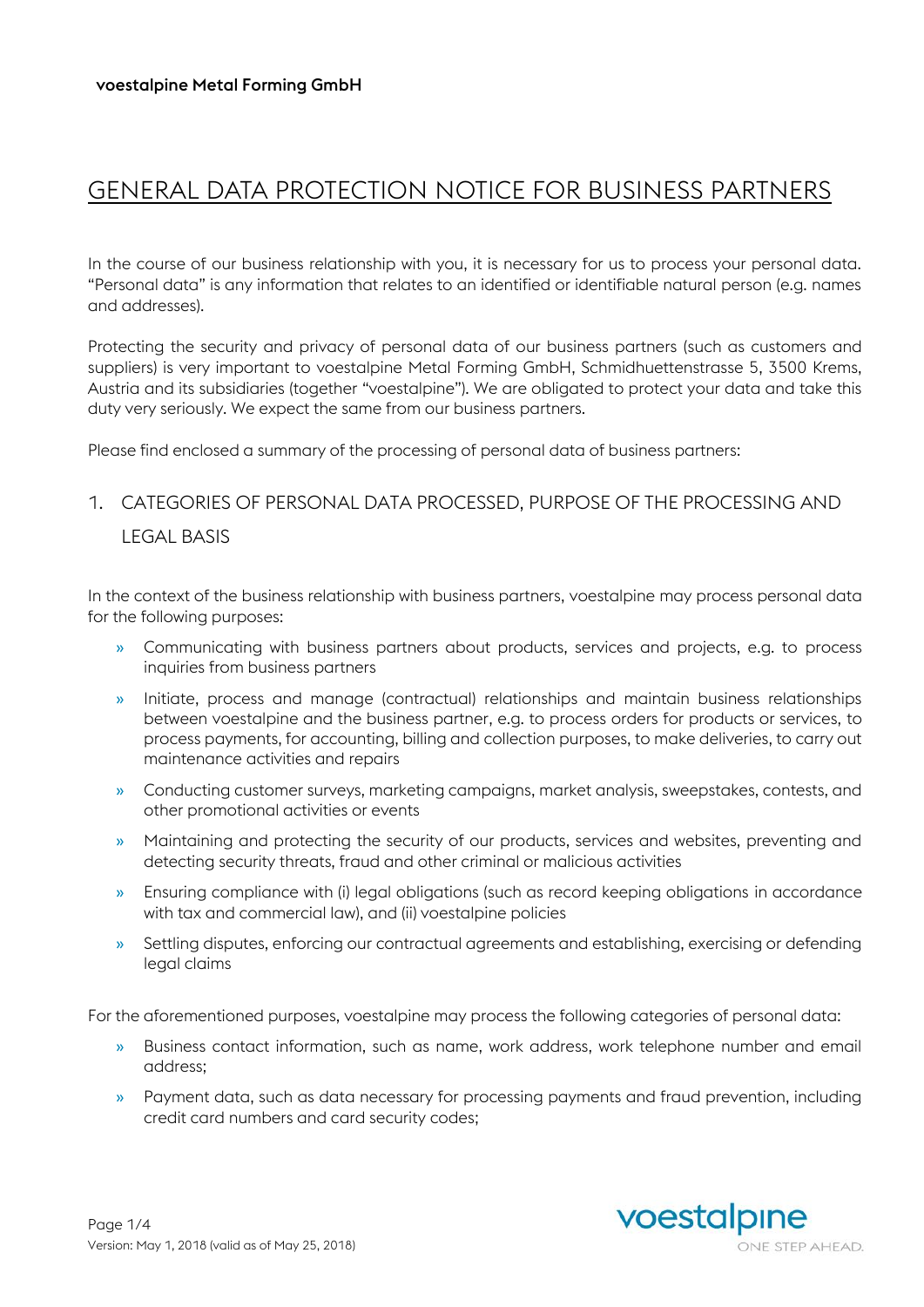#### voestalpine Metal Forming GmbH

- » Information collected from publicly available sources, information databases and credit agencies;
- » Other information that has to be processed to initiate, process and manage (contractual) relationships and maintain business relationships or that you voluntarily provide, such as orders placed, order details, inquiries or project details, correspondence, other data pertaining to the business relationship

The processing of personal data is necessary to meet the aforementioned purposes including the performance of a contractual relationship or a pre-contractual activity with the business partner.

Unless indicated otherwise, the legal basis for the processing of personal data is Article 6 (1) (a) (if consent has been given) or Article 6 (1) (b) or (f) of the General Data Protection Regulation (GDPR).

- » processing is necessary for the performance of a contract to which the data subject is party or for pre-contractual measures;
- » processing is necessary for the purposes of the legitimate interests pursued by the controller or by a third party;

If aforementioned personal data is not provided or is insufficient or if voestalpine cannot collect the respective personal data the purposes described may not be met or the received inquiry/inquiries could not be processed. Note that this would not be considered failure to fulfill our obligations under a contract.

#### 2. TRANSFER AND DISCLOSURE OF PERSONAL DATA

If legally permitted to do so, voestalpine may transfer personal data to other voestalpine Group companies [\(www.voestalpine.com/locations\)](http://www.voestalpine.com/locations) or courts, authorities, attorneys, or other business partners (for example shipping and logistics partners for executing and processing orders).

Furthermore voestalpine engages processors (service providers) to process personal data (within the scope of an IT support contract, for example). These processors are contractually bound to act in compliance with applicable data protection regulations.

Recipients of personal data may be located in countries outside of the European Union ("third countries"), in which applicable laws do not offer the same level of data protection as the laws of the respective individual's home country. In this case, according to the legal requirements personal data is only transferred if the European Commission has adopted an adequacy decision for the third country, if adequate safeguards have been agreed (e.g. [EU Standard Contractual Clauses](https://ec.europa.eu/info/law/law-topic/data-protection/data-transfers-outside-eu/model-contracts-transfer-personal-data-third-countries_en) were concluded), the recipient participates in an approved certification system (e.g. [EU-US Privacy Shield\)](https://www.privacyshield.gov/welcome), binding corporate rules are implemented in accordance with Art. 47 of the General Data Protection Regulation or there is a derogation for specific situations in accordance with Art. 49 of the General Data Protection Regulation (e.g. because you explicitly consented to the proposed transfer, after having been informed of the possible risks of such transfers for the data subject due to the absence of an adequacy decision and appropriate safeguards). Further information and a copy of the implemented measures can be obtained from the contact listed under 6.

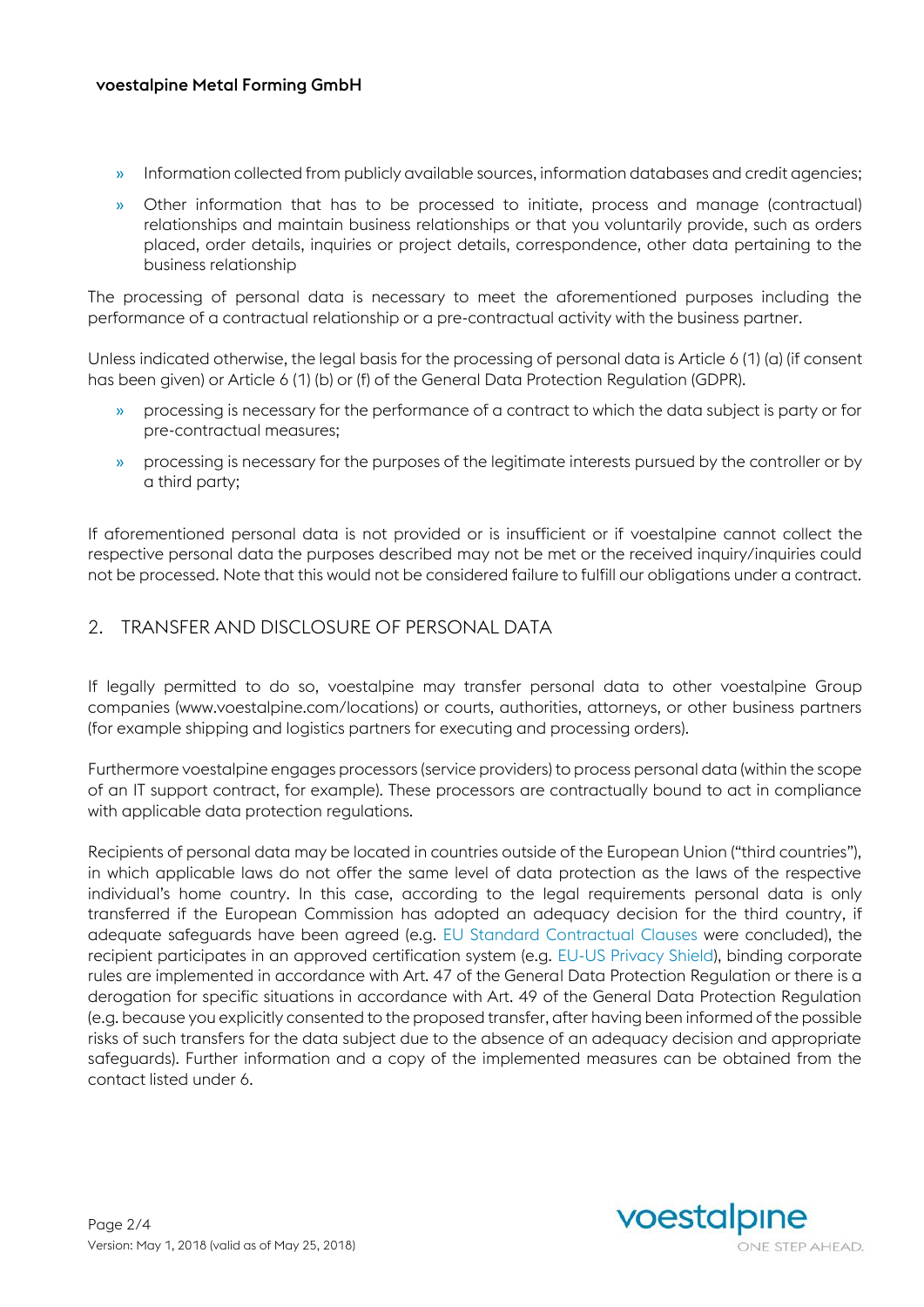### 3. RETENTION PERIODS

Unless explicitly indicated otherwise at the time of the collection of your personal data (e.g. in a declaration of consent), your personal data will be erased if the retention of the personal data is no longer necessary to fulfill the purposes for which they were collected and if no statutory retention obligations (such as tax or commercial law) or establishment, exercise or defence of legal claims require us to further retain the data.

- 4. RIGHT OF ACCESS TO AND RECTIFICATION OR ERASURE OF PERSONAL DATA, RESTRICTION OF PROCESSING, RIGHT TO OBJECT TO PROCESSING, RIGHT TO DATA PORTABILITY AND RIGHT TO WITHDRAW FXPLICITLY GRANTED CONSENT
	- » In accordance with Art. 15 GDPR, you have the right to obtain from the controller confirmation as to whether or not personal data concerning you are being processed and access to information about this data.
	- » In accordance with Art. 16 GDPR, you have the right to obtain without undue delay the rectification of inaccurate personal data and to have incomplete personal data completed.
	- » In accordance with Art. 17 GDPR, you have the right to erasure of your personal data.
	- » In accordance with Art. 18 GDPR, you have the right to restrict processing.
	- » In accordance with Art. 20 GDPR, you have the right to data portability.
	- » In accordance with Art. 21 GDPR, you have the right to object to the processing of personal data.
	- » Finally, you are entitled to file a complaint with the supervisory authority.
	- » If processing of your personal data is based on your consent, you have the right to withdraw your consent at any time. The withdrawal of consent shall not affect the lawfulness of processing based on consent before its withdrawal.

In order for us to efficiently respond to such a request, we ask you to contact us using the contact data listed below and to provide us with confirmation of your identity, for example, by sending us an electronic copy of your ID.

## 5. PROTECTION OF YOUR PERSONAL DATA

The security of your personal data is extremely important to us. We take specific measures to protect your personal data against loss, misuse, unauthorized access, manipulation or disclosure, including the following:

- » Limited access to our premises (access control)
- » Implementation of access rights and protection of media (access and transfer control)